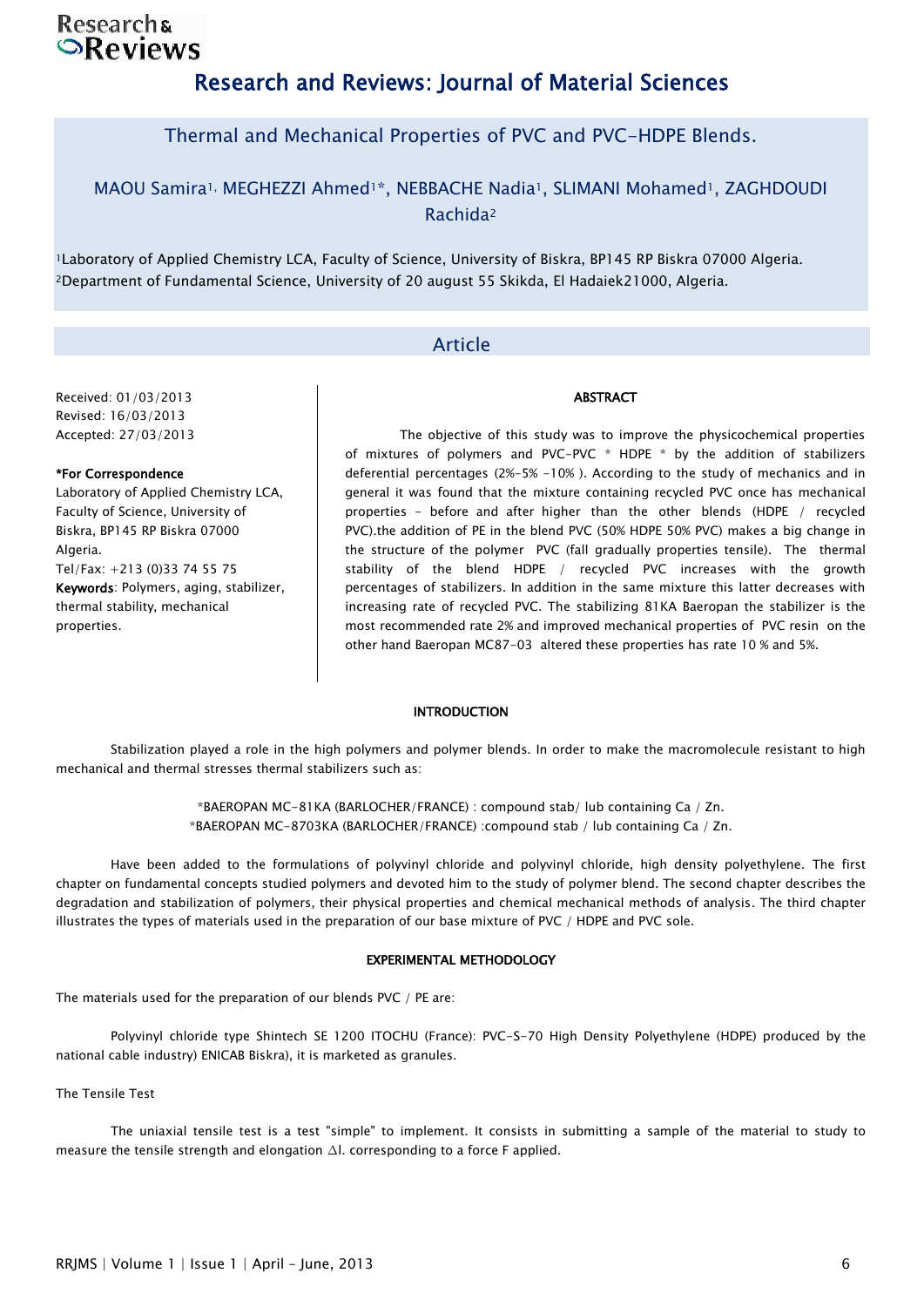## **Researchs ORAVIAWS**

Figure 1: ALTER test

MARIT la section  $20mm$  $0.5$ mm

Mass Loss

The loss of mass was performed for all formulations, for 50/50 (PVC / PE) and even for plasticized PVC; it is based on weighing the input and the output of the different samples. Specimens obtained from plates were weighed and then were subjected to the same tensile tests (reference specimens). The other remaining specimens were worn in the oven for seven days at  $T = 100^{\circ}C$ , after this period, they were weighed and subjected to tensile tests.

### The Thermal Stability

The thermal stability was evaluated based on the time after which the pH changes color paper, which is an indication of the release of hydrochloric acid and represents the beginning of the thermal degradation of PVC.

Technique for Measuring Absorption Spectrometry by Fourier Transform Infrared (FTIR)

As more complete study of the thermal behavior of the mixtures produced based PVC / PE, using IR spectroscopy Fourier transform as a complementary method to the study of aging, in order to evaluate the thermal behavior of mixtures exposed to the direct action of heat for seven days under the same conditions of temperature and pressure [1].

## RESULTS AND DISCUSSION



Aging Rate of the Breaking Strength:

### Figure 2: Percentage aging tensile strength.

According to Fig. 2 we see that the rate of aging tensile strength augment the rate of aging in tensile strength for mixing PVC increases at a rate of 10% baeropan MC87-03 compared to HDPE+ PVC mixture is labeled a fall aging rate in tensile strength 10% baeropan MC87-03. As a rate of 10% baeropan KA81 there was a decrease in the rate of aging resistance of PVC and PVC compound + HDPE.

A stabilizing rates above 2% there is an antagonistic effect which results in a change of the mass (5% -10.67% -12.38% 10%) see Figure 2 therefore rates above 5% are unfavorable for a stabilization of the rate of aging due to oxidation resistance augment the macromolecular structure by the oxygen in the air this result is Confirmed by IR spectroscopy data or spectrum I and J.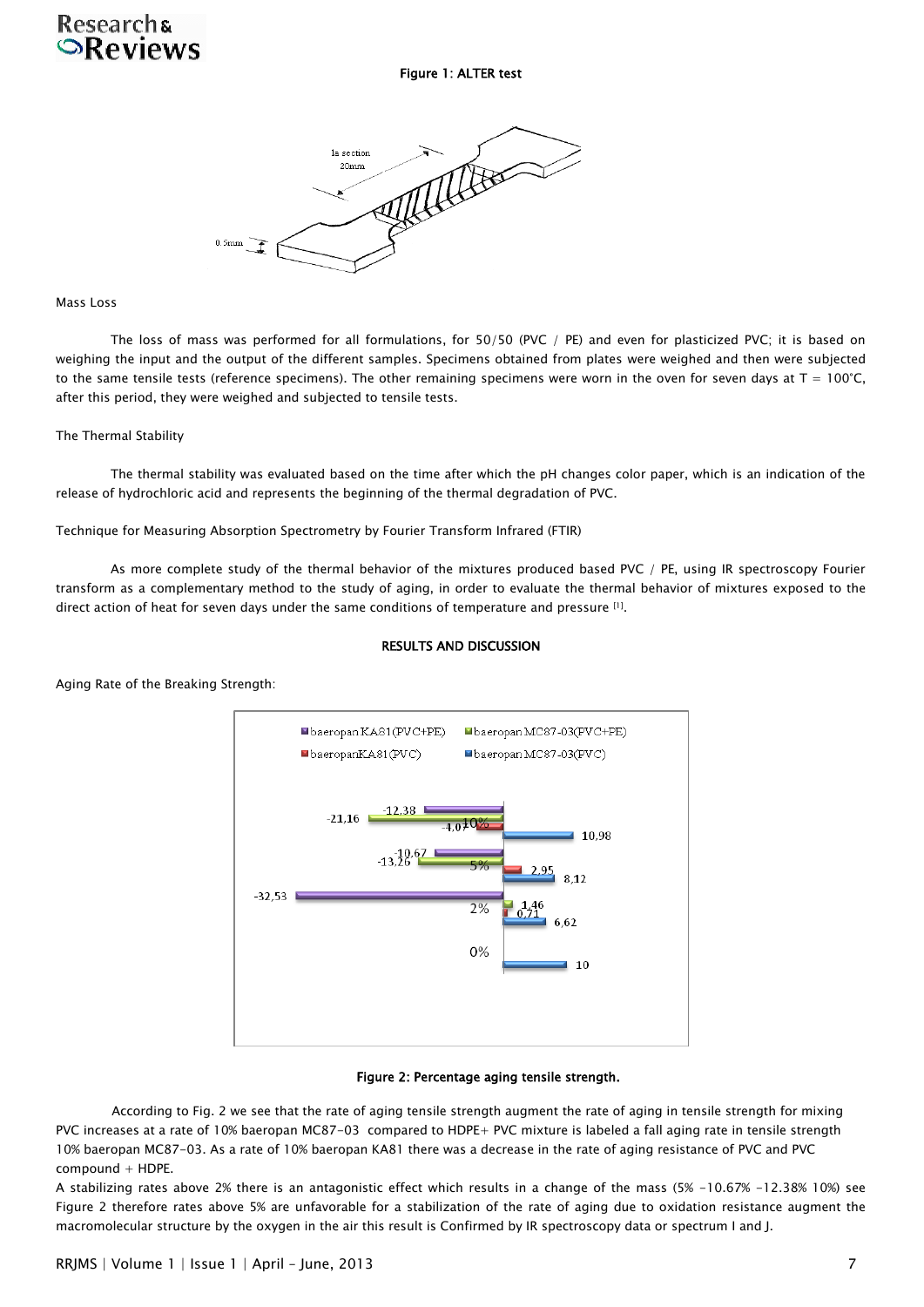# Researchs<br> **Reviews**

From the results, we can see the spectrum I safe ie that of the formulation of PVC HDPE  $+ 10\% +$  stabilizing KA81, a band characteristic of the C-Cl bond at 840cm-1 in 3200 against -3600cm-1, you do not notice the characteristic absorption band of OH. After heat treatment for a period of 07 days at 100°C, the same formulation, the infrared spectrum is markedly different spectrum (J). We see the effects of oxidation of the polymer chain, a net absorption in the 3200-3600cm<sup>-1</sup>, exactly  $v = 3529.49$  cm<sup>-1</sup> (broadband) that we associate with the OH bond and another associated 3488.99cm<sup>-1</sup> (associated OH polymer) another absorption ν=1240.14cm<sup>-1</sup> and  $v = 1070.42$ cm<sup>-1</sup> which we attribute to the CO single bond to the effect of the oxidation chain is apparent, it translates the formulation prior peroxide, followed by degradation leading to the OH function associated hydroxides; following the diagram Figure 2.a.



Figure 2.a: thermal degradation of PVC / HDPE and training hydroxide OH.



Spectrum I: F12 formulation (PVC + HDPE) before heat treatment.



Spectrum J: F12 formulation (PVC + HDPE) after heat treatment.

It follows that the increase in resistance after the heat treatment lies of baeropan KA81in 2%, the mixture MC87-03 PVC+ HDPE [2,3] .

Aging Rate of the Elongation at Break

According to the rate of aging of the elongation at break for 7 days, there is a large variation for the two mixtures according to the percentage of stabilizers, for example the increase of aging 5and 10% of baeropanMC87-03, KA-81 and a low aging rate of 2%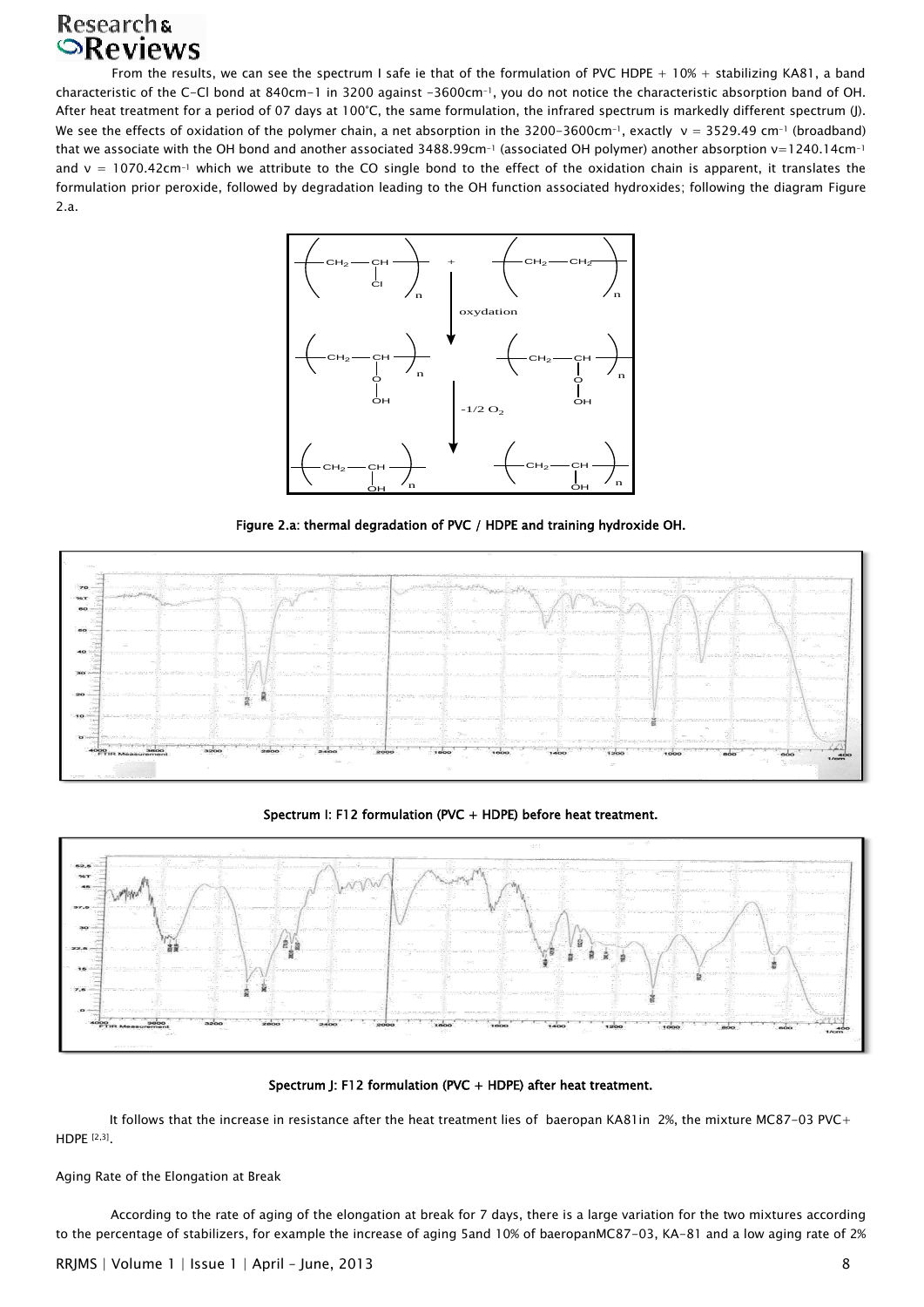## **Researchs SReviews**

for baeropan KA81 PVC + HDPE. we note that the BaeropanKA-81 shows a very low rate of aging for a quantity of 5and 2% HDPE+ PVC mixture.



Figure 3: Aging rate of the elongation at break.

Finally, we conclude that the stabilizer baeropan MC81 to a rate of 2%, it increased to 31.52% until mixture PVC, we conclude that the elastic properties are degraded due to the phasing DIDP plasticizer, which gives rigidity to the structure and thus a deterioration of elastic properties. Per cons for mixing (PVC-HDPE), it is not necessary to mention an apparent variation in the rate of aging the elongation at break (6.81%- 2%) for mixing PVC HDPE because the crystallinity of the HDPE prevents the degradation of the oil DIDP.

#### Mass Loss

We have represented in Figure 4 the variation of weight loss as a function of aging time for the temperature of 100 ° C.On remarque un bon comportement thermique du stabilisant baeropan KA-81, used for the two mixtures PVC and PVC-HDPE. These results confirm those found for variations in strength, elongation and aging rate (0.1 mg/cm<sup>2</sup>).





The rate of the stabilizer equal to 2%, gives the best results when used against the stabilizer baeropan MC-8703, there is a loss of mass of 1.0mg/cm<sup>2</sup> for PVC thing is attributed to volatilization of the oil phase DIDP.

We can explain this strong mass loss that the oil used as plasticizer is a low viscosity oil very volatile. This weight loss is due to evaporation of volatile products [4,5] .

#### Study of the Thermal Stability Static

For thermal stability, it was found the lowest stability time 2% baerpan MC87-03 for PVC and HDPE rather long time stability with a rate of 10% of the stabilizer baeropan KA81.

We notice sufficient time for degradation  $t = 65$  min (PVC),  $t = 53$ min (PVC + HDPE), which is explained by volatilization of stabilizing at around 250 ° C. For PVC and HDPE blends with rates stabilizing 5 and 10%, the image is reversed [05]. Chlorine is trapped in a quantity sufficient stabilizer associated with the mixture (PVC and HDPE). These results are confirmed in the analysis by infrared spectroscopy FTIR, we can see the drain characteristic absorption C-Cl bond at a value of  $\delta$  = frequency 665cm<sup>-1</sup>.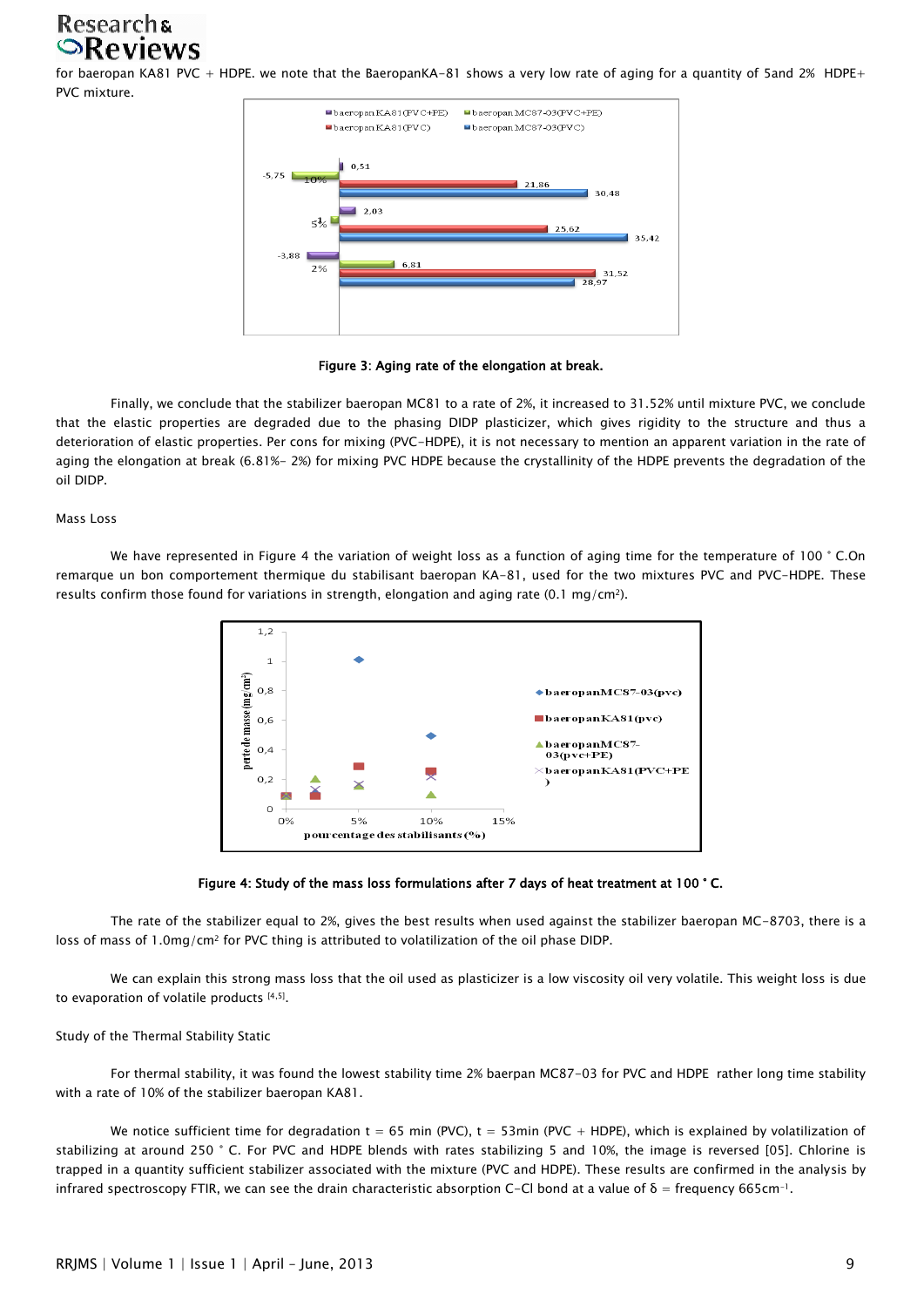# Researchs<br> **Reviews**



Figure 5: Study of the thermal stability of static.



Spectrum E: F9 formulation (PVC + HDPE) before heat treatment.



### Spectrum F : F9 formulation (PVC + HDPE) after heat treatment.

Spectrum F (mixture PVC +HDPE) the absorption peak  $\delta = 651$  cm<sup>-1</sup> disappears after heat treatment, because the amount of stabilizer used is not sufficient for stable macromolecular structure of the mixture against by the use of a rate of 10% baeropan stabilizing KA81dans mixture (PVC + HDPE) confers thermal stability of the macromolecular structure after heat treatment. These results are confirmed with spectrum  $1(δ = 651cm^{-1})$ , so the amount of stabilizer stabilizes the macromolecular structure and trap the start of the chlorine in the form of chloride gas hydrogen HCl.